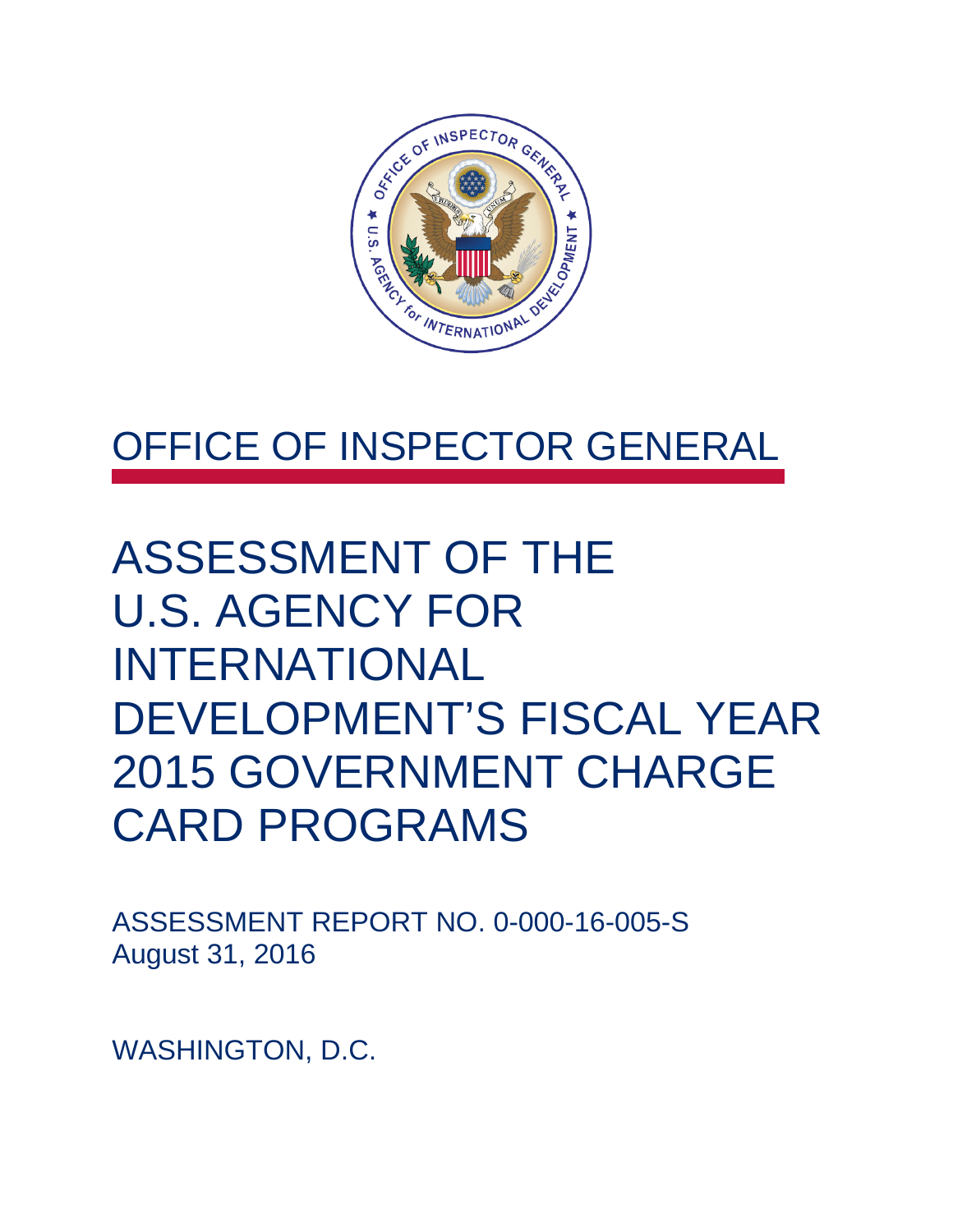

#### *Office of Inspector General*

August 31, 2016

#### **MEMORANDUM**

- **TO:** Chief Financial Officer, Reginald W. Mitchell
- **FROM:** Deputy Assistant Inspector General for Audit, Alvin Brown /s/
- **SUBJECT:** Assessment of the U.S. Agency for International Development's Fiscal Year 2015 Government Charge Card Programs (Assessment Report No. 0-000-16-005-S)

This memorandum transmits our final report on the assessment of U.S. Agency for International Development's Fiscal Year 2015 Government Charge Card Programs. We acknowledge that USAID Management reviewed the draft and decided not to provide comments.

The assessment report did not have any recommendations, and your office is not required to take any additional action to address the results.

Thank you for the cooperation and assistance extended to the assessment team during this assessment.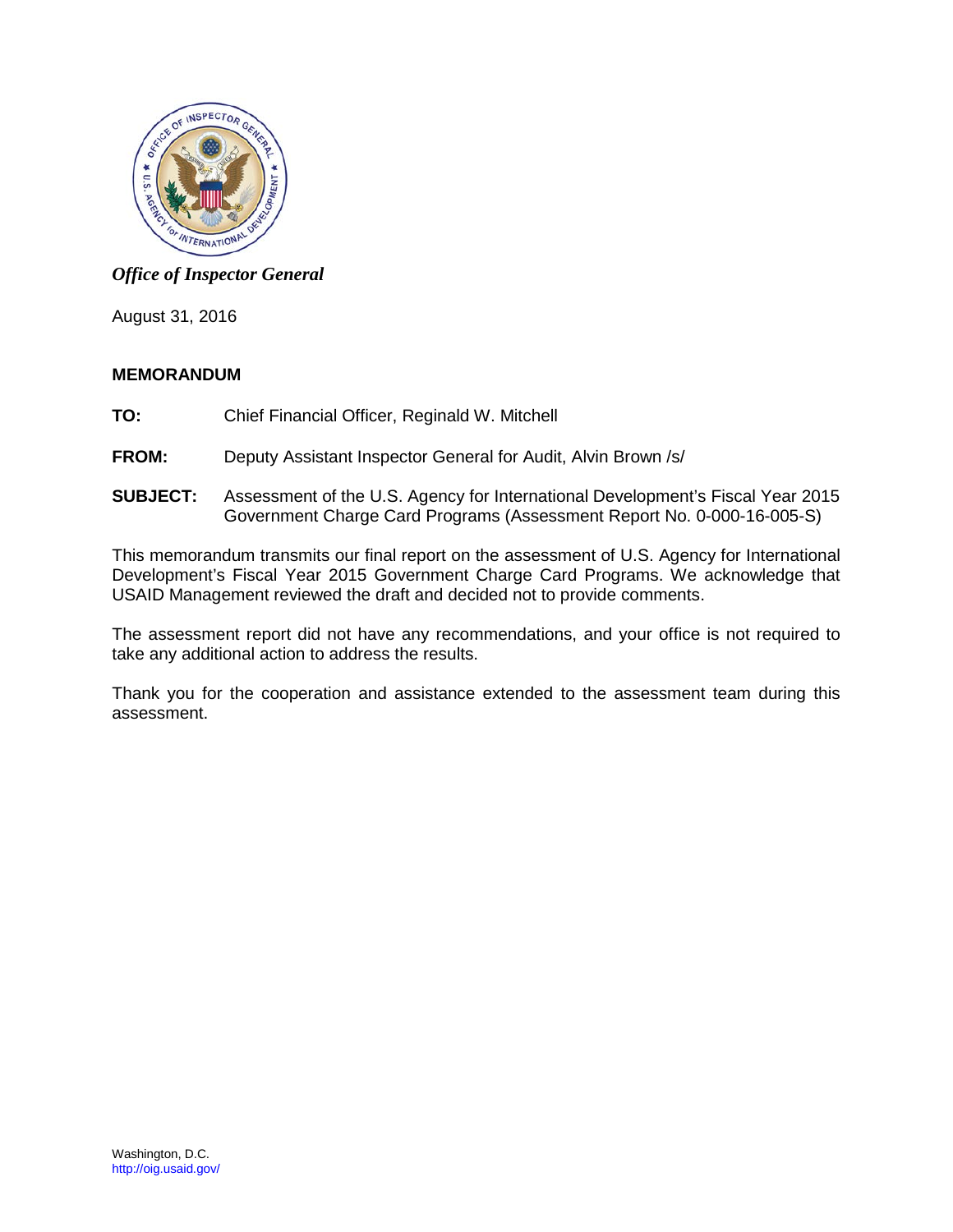# **CONTENTS**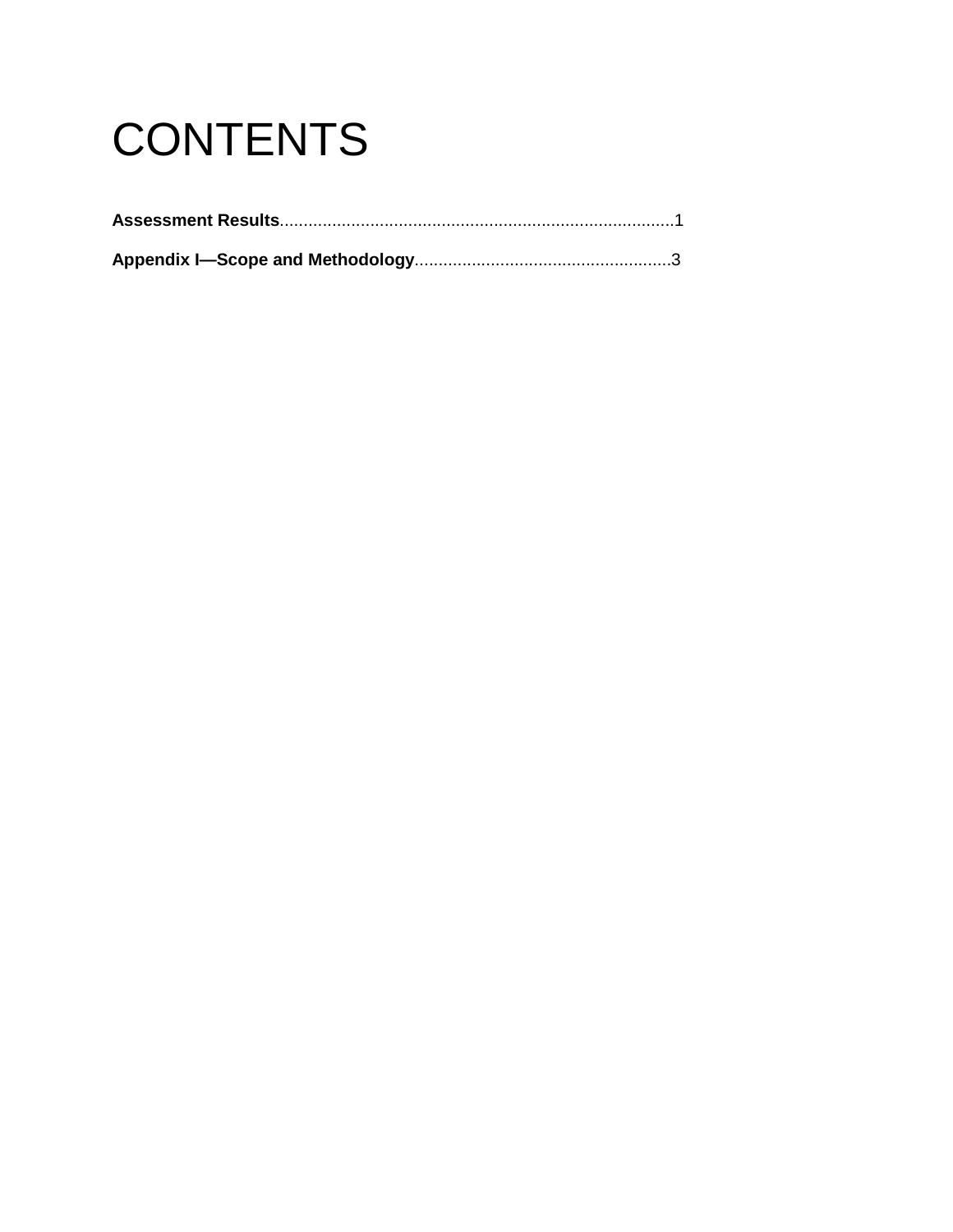## ASSESSMENT RESULTS

Under the Government Charge Card Abuse Prevention Act of 2012 (the Charge Card Act), USAID's Office of Inspector General (OIG) is required to conduct periodic risk assessments of the Agency's purchase card,<sup>[1](#page-3-0)</sup> travel card,<sup>[2](#page-3-1)</sup> centrally billed account,<sup>[3](#page-3-2)</sup> and convenience check programs to analyze the risks of illegal, improper, or erroneous purchases and payments. Based on the results of the risk assessment, the OIG must then determine the scope, frequency, and number of periodic audits or reviews of government charge card programs. As USAID does not use convenience checks, there is no related program to assess.

Additionally, per the Charge Card Act, inspectors general are required to conduct periodic audits or reviews of travel programs of their respective agencies with more than \$10 million in travel card spending.

The objective of this risk assessment was to determine the level of risk of illegal, improper, or erroneous purchases and payments in USAID's government charge card programs. We assessed the level of risk as low for the following reasons.

- Based on our understanding of the policies and procedures management has implemented to issue charge cards, monitor spending, and comply with the reporting requirements of the Charge Card Act in effect during fiscal year (FY) 2015, we found the required controls to be in place and effective.
- Our review of the Agency's charge card management plan for FY 2015 found that they were submitted in accordance with the Office of Management and Budget (OMB) memorandum.
- No open recommendations or any recommendations closed in FY 2015 were related to government charge card programs.

 $\overline{a}$ 

<span id="page-3-0"></span> $1$  USAID issues purchase cards through the General Services Administration's SmartPay program, in which the Agency contracts with a commercial bank to provide purchase card services.

<span id="page-3-1"></span> $2$  USAID uses SmartPay to contract with a commercial bank to provide travel card services. The charge cards can be used only for authorized travel and related expenses such as transportation, lodging, and meals.

<span id="page-3-2"></span> $3$  The USAID centrally billed account is used to charge expenses for airline tickets for employees on official travel directly to USAID for payment. USAID employees use a USAID-contracted travel agency to book airline tickets for official travel.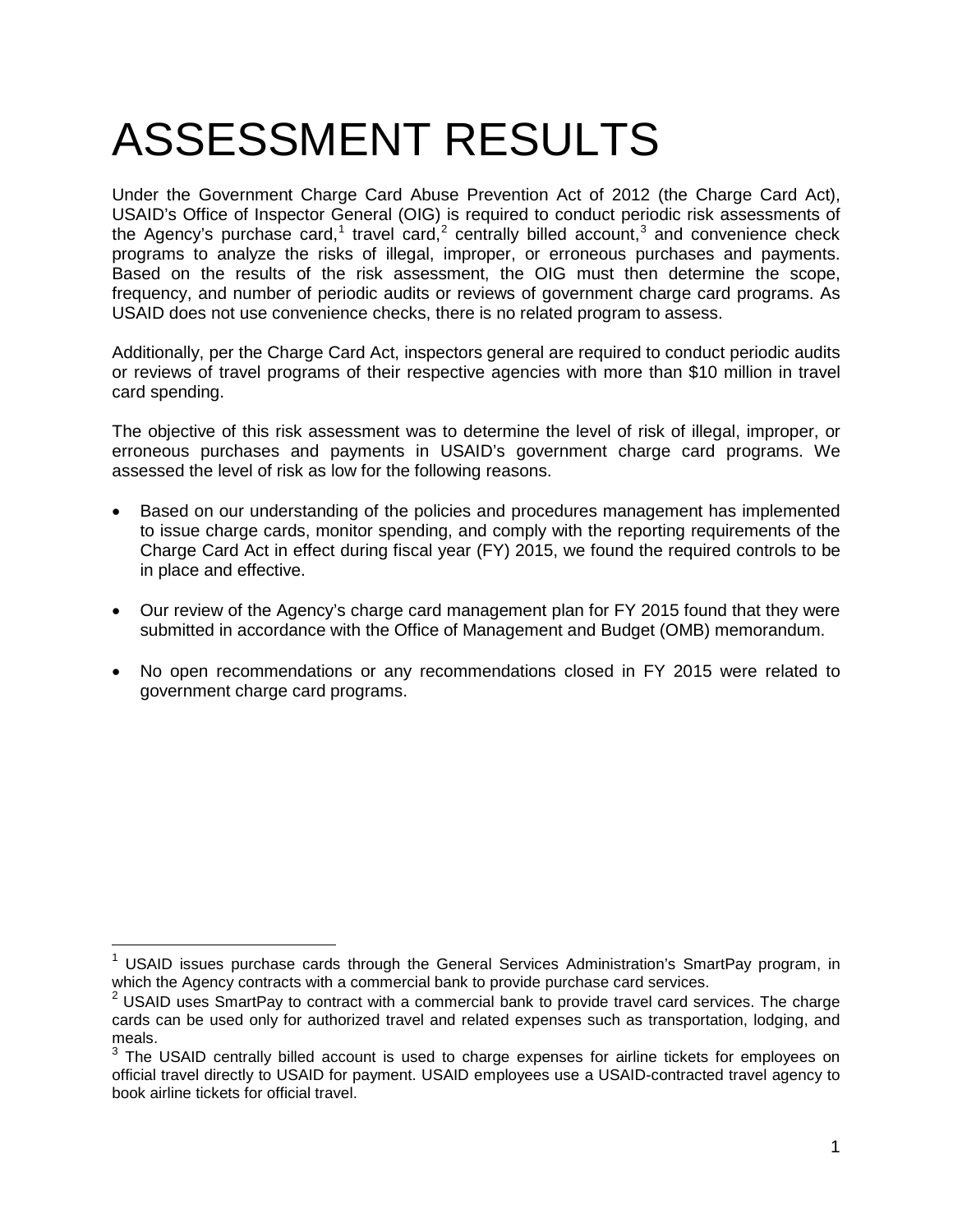We evaluated the data below to assess the risk level associated with USAID's charge card programs and to determine whether USAID exceeded the \$10 million spending threshold.

| Category                                | <b>Purchase Cards</b> | <b>Travel Cards</b> | <b>Centrally Billed Account</b> |
|-----------------------------------------|-----------------------|---------------------|---------------------------------|
| FY 2015 dollar value<br>of transactions | \$11,903,718          | \$11,118,729        | \$13,980,310                    |
| FY 2015 number of<br>transactions       | 7,592                 | 38,012              | 27,230                          |
| FY 2015 number of<br>cardholders        | 457                   | 2,816               | N/A                             |
|                                         |                       |                     |                                 |

#### **Government Charge Card Data**

Source: Citibank Custom Reports System

We determined that USAID exceeded the \$10 million threshold for travel cards. Therefore, OIG will conduct a review of the travel card program.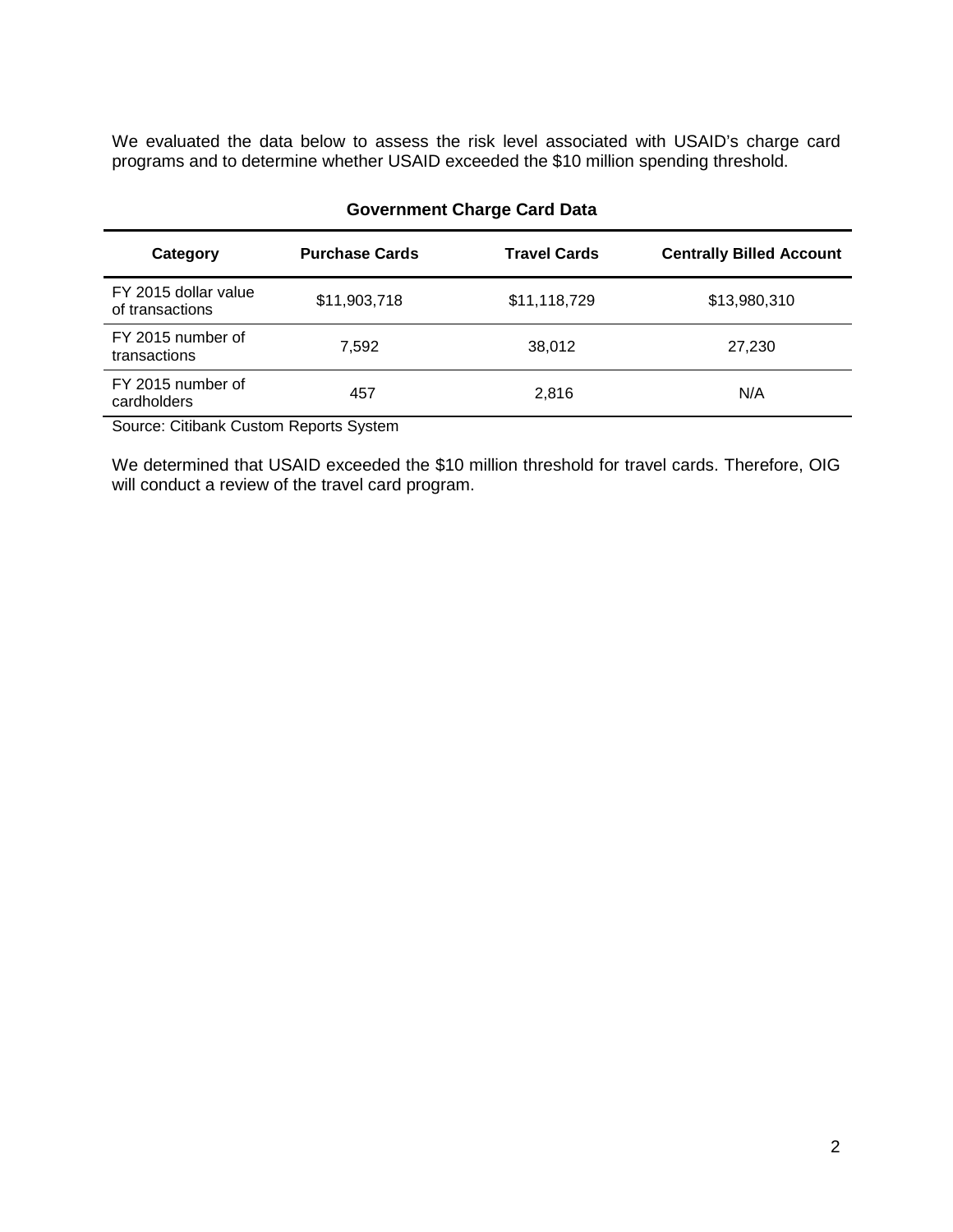# SCOPE AND METHODOLOGY

### **Scope**

We conducted this assessment following internally established OIG policies that govern the planning, conducting, and reporting of this work product. Those policies require that the assessment team be competent and independent, conduct its work using reasonable care, and follow established quality control procedures. Those policies also require that we obtain sufficient, appropriate evidence to provide a reasonable basis for our findings and conclusions in accordance with our assessment objective. We believe that the evidence obtained provides that reasonable basis.

USAID OIG performed a risk assessment of USAID's government charge card programs from October 1, 2014, through September 30, 2015, to determine whether to conduct an audit or review of the programs. The risk assessment was conducted at USAID OIG and USAID offices in Washington, D.C.

### **Methodology**

To conduct the risk assessment, we did the following:

- Interviewed USAID staff to gain an understanding of the policies and procedures management has implemented to issue charge cards, monitor spending, and comply with the reporting requirements of the Charge Card Act.
- Reviewed the Charge Card Act, OMB Memorandum M-13-21, and other laws and regulations.
- Reviewed policies and procedures in effect during FY 2015 to determine whether any controls might have been ineffective or not implemented.
- Determined the number of government charge cards issued to employees in the Agency and the number of centrally billed accounts in FY 2015.
- Obtained and reviewed travel card, purchase card, and centrally billed account transaction data for FY 2015.
- Obtained and reviewed USAID travel card dollar value spending data used for FY 2015 to establish whether USAID OIG will conduct an audit or review of USAID's travel card program, as inspectors general are required to conduct periodic audits or reviews of travel programs of their respective agencies with more than \$10 million in travel card spending.
- Obtained and reviewed FY 2015 charge card management plan
- Inquired about any open recommendations or recommendations that were closed in FY 2015 related to government charge card programs.
- Assessed risk exposure—the likelihood of illegal, improper, or erroneous purchases and payments.